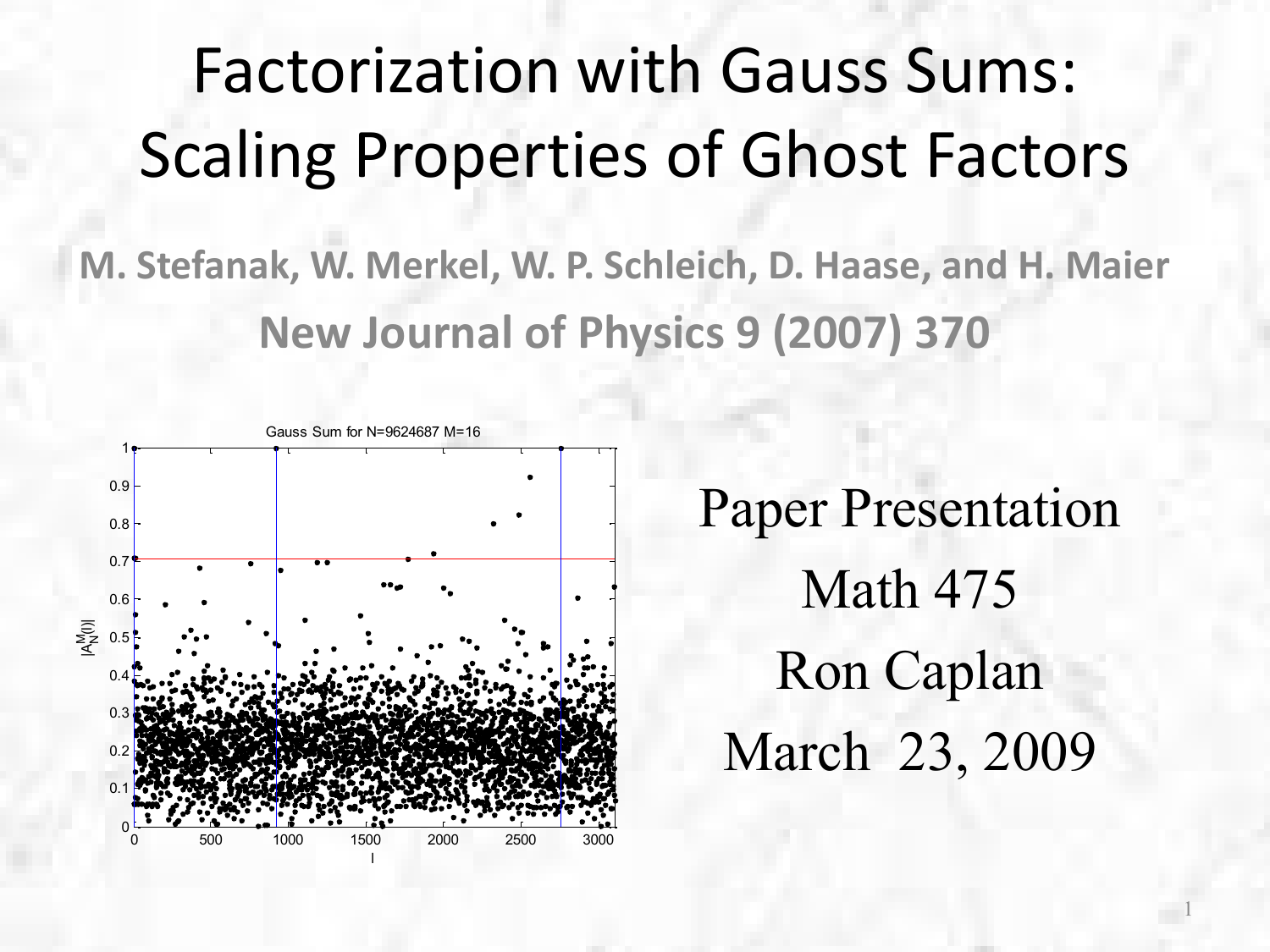# **Outline**

- Introduction
- Factoring with Gauss Sums: Ghost Factors
- 4 Classes of Trial Factors
- Truncation Parameter for Complete Suppression of Ghost Factors
- Scaling of Ghost Factors with Counting Function
	- Uniform distribution of fractional part
	- Non-uniform distribution of fractional part
- Optimal scaling law
- Summery of Results
- **Friendly Ghost Factors?**
- Conclusion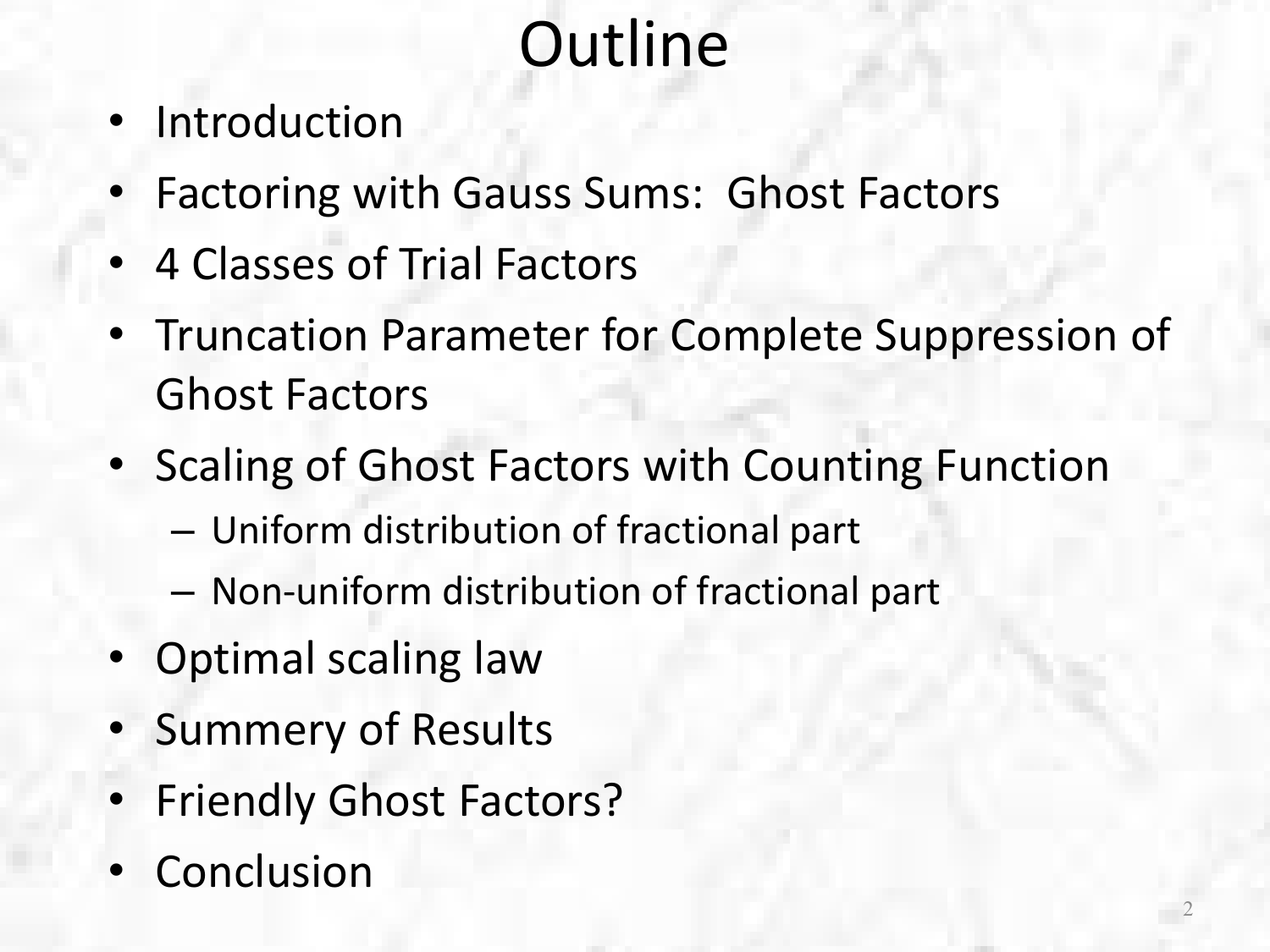# Introduction

- Gauss sums are prevalent in descriptions of various physical systems including optics and quantum mechanics.
- Can be used to factor large numbers, an important task for cryptography etc.
- Full vs. Truncated: Lower number of terms in sum better for experiments, but ghost factors appear.
- Want to know how ghost factors scale with number of summation terms, to find min terms necessary



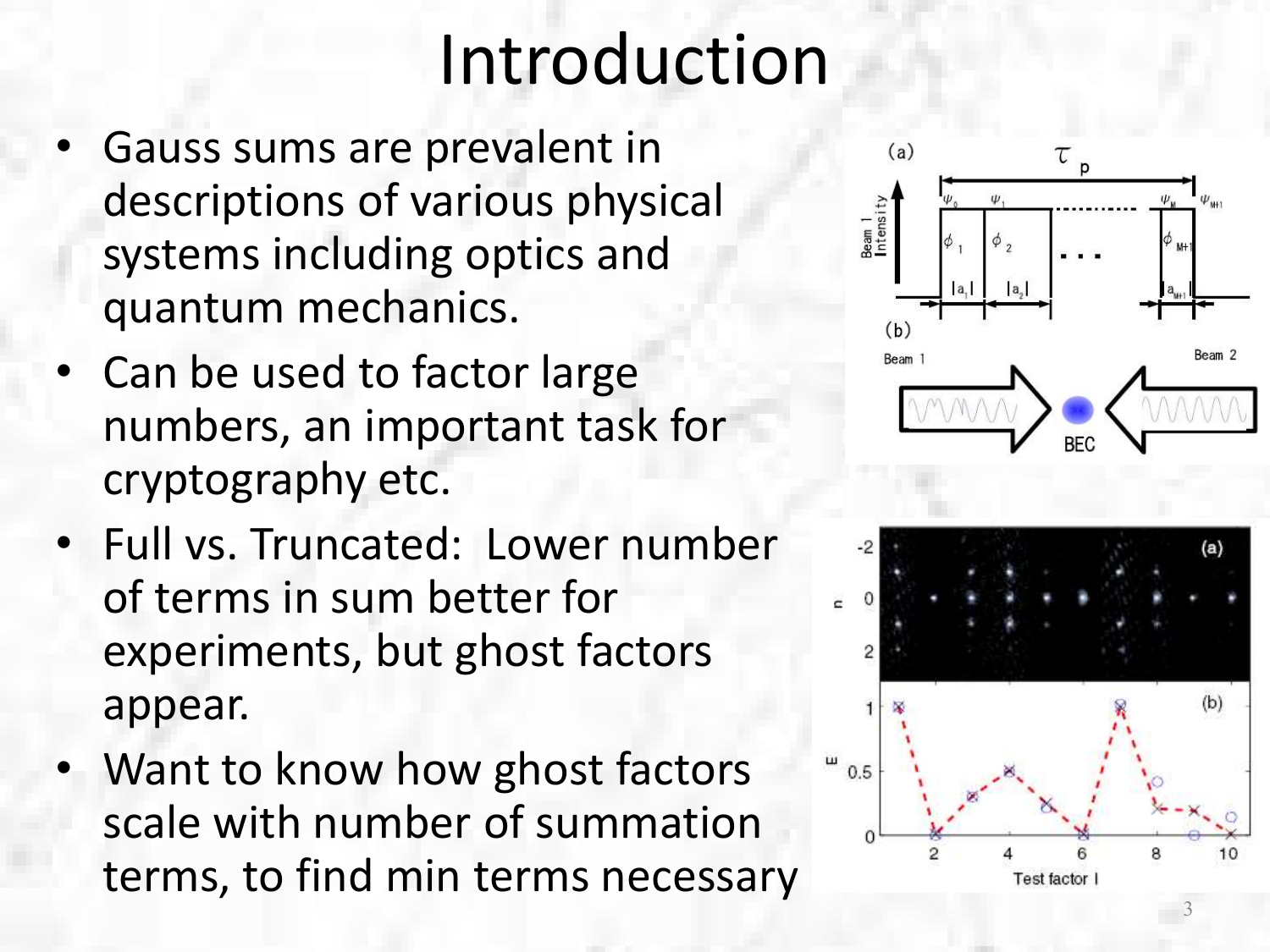#### Factoring with Gauss Sums

Complete Gauss Sum:

Total # of Terms to Sum:

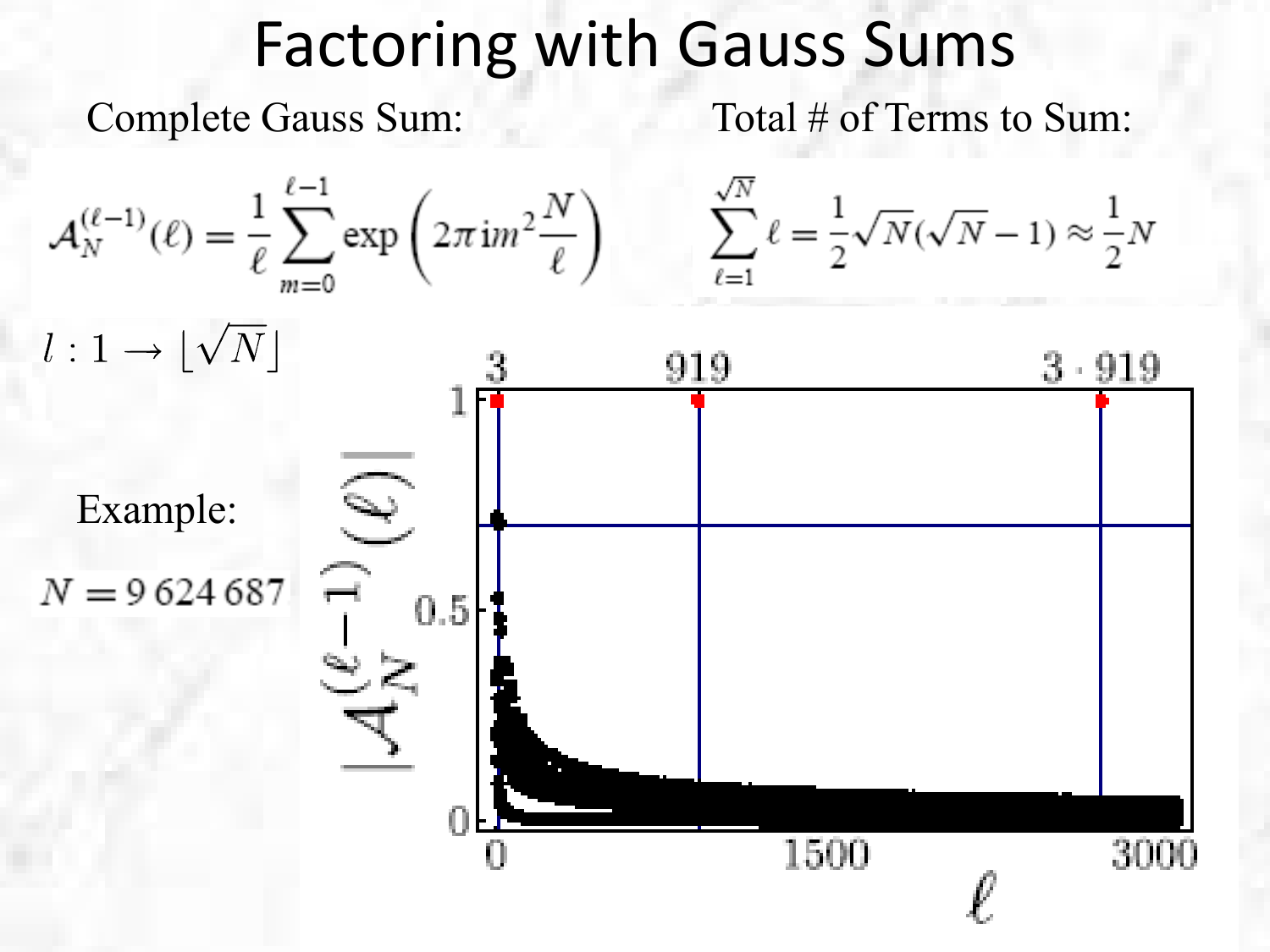#### Factoring with Gauss Sums Truncated Gauss Sum: Total # of Terms to Sum:  $\sum M = M\sqrt{N}$  $\mathcal{A}_N^{(M)}(\ell) = \frac{1}{M+1} \sum_{n=0}^{M} \exp \left( 2 \pi i m^2 \frac{N}{\ell} \right)$ Ghosts! $l:1\to |\sqrt{N}|$  $3.919$ 919 Example: UJ.  $N = 9624687$  $M = |\ln N| = 16$ 1500 30 H K I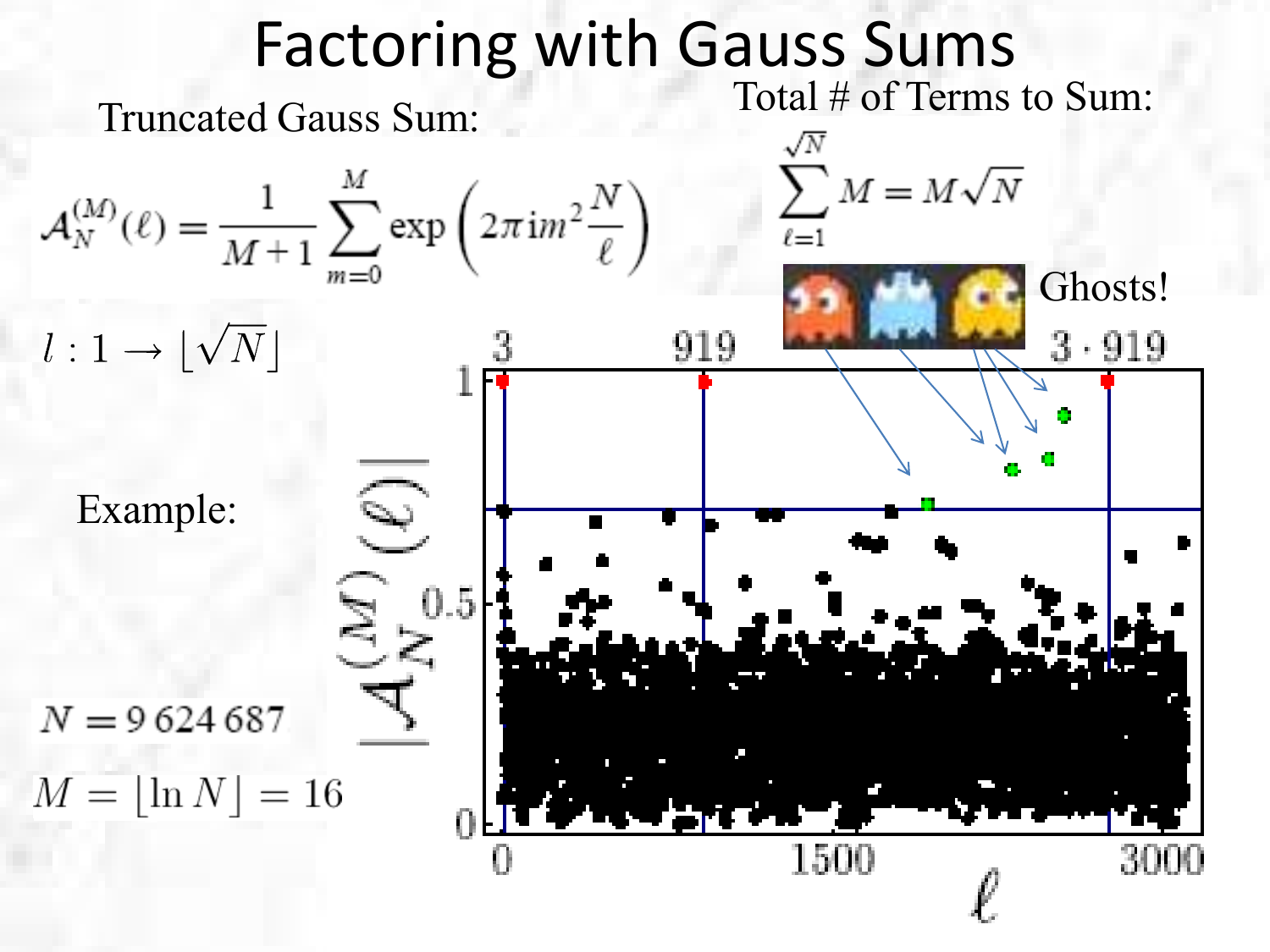## Classification of Trial Factors

- 1) Actual factors constant value of 1 for all M
- 2) Non-factors that decay quickly with higher M
- 3) Ghost factors which require large M to decay
- 4) Threshold non-factors that do not decay with larger M



1) Even integer

2 N

- 2) Close to odd integer
- 3) Close to even integer
- 4) Midpoint between even and odd integer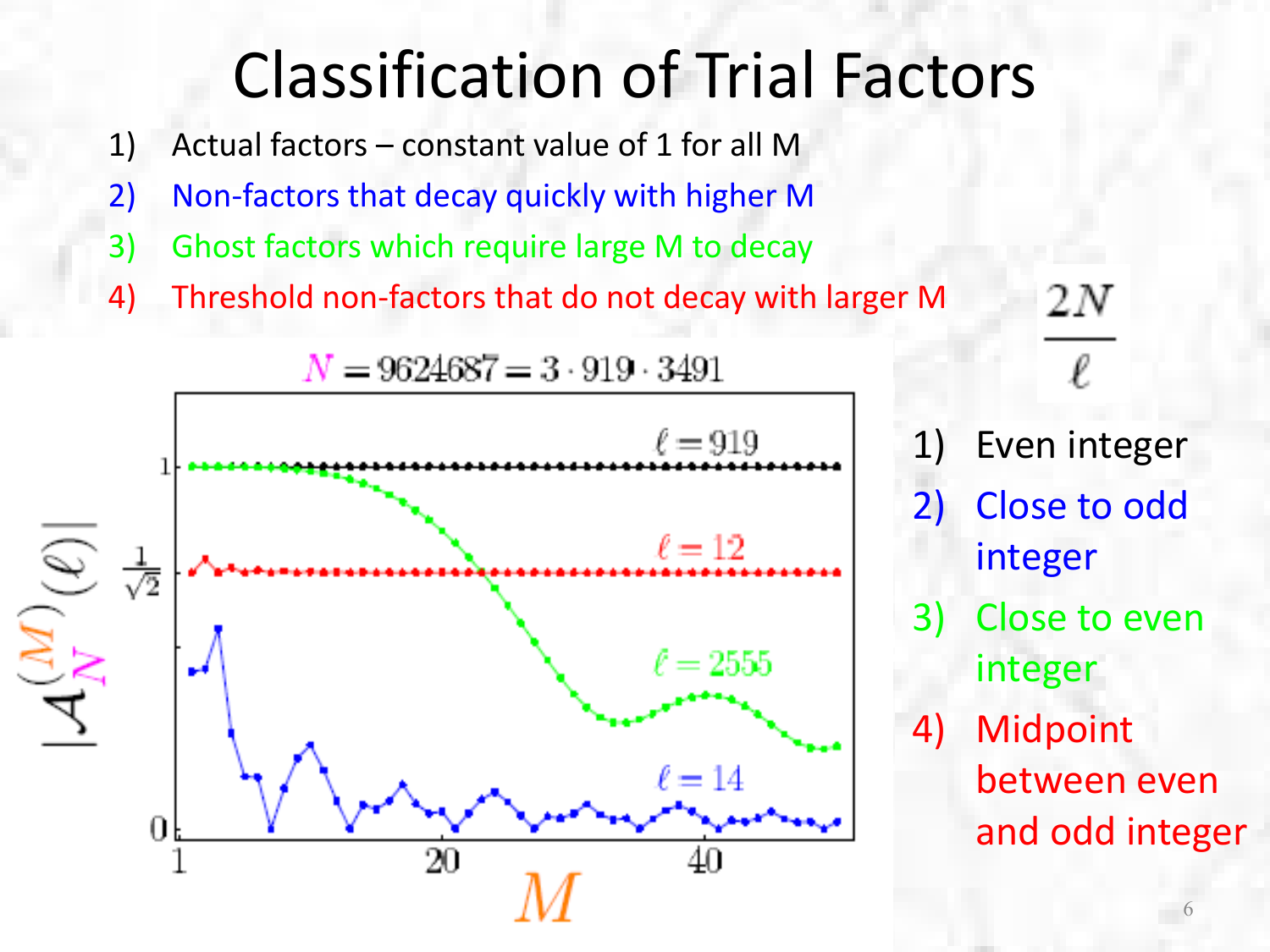### New Form for Gauss Sum

• Since 2N/l determines the class of trial factors, useful to re-write the Gauss sum

$$
\frac{2N}{l}=2k+\frac{p}{q}
$$

Fractional part:

$$
\rho(N,l) = \frac{2N}{l} - 2k = \frac{p}{q}
$$
  

$$
\rho(N,l) \in [-1,1]
$$

Define normalized curlicue function:

$$
s_M(\tau) \equiv \frac{1}{M+1} \sum_{m=0}^{\infty} \exp\left(i\pi m^2 \tau\right)
$$

$$
\tau \in [-1,1]
$$

Can now write Gauss sum as:

$$
\mathcal{A}_N^{(M)}(\ell) = s_M(\rho(N,\ell)).
$$

7  $\rho(N, l) = 0$  corresponds to factors,  $\rho$  close to 0, to ghost factors.  $|s_M|$  is even about tau because:  $s_M(-\tau) = s_M^*(\tau)$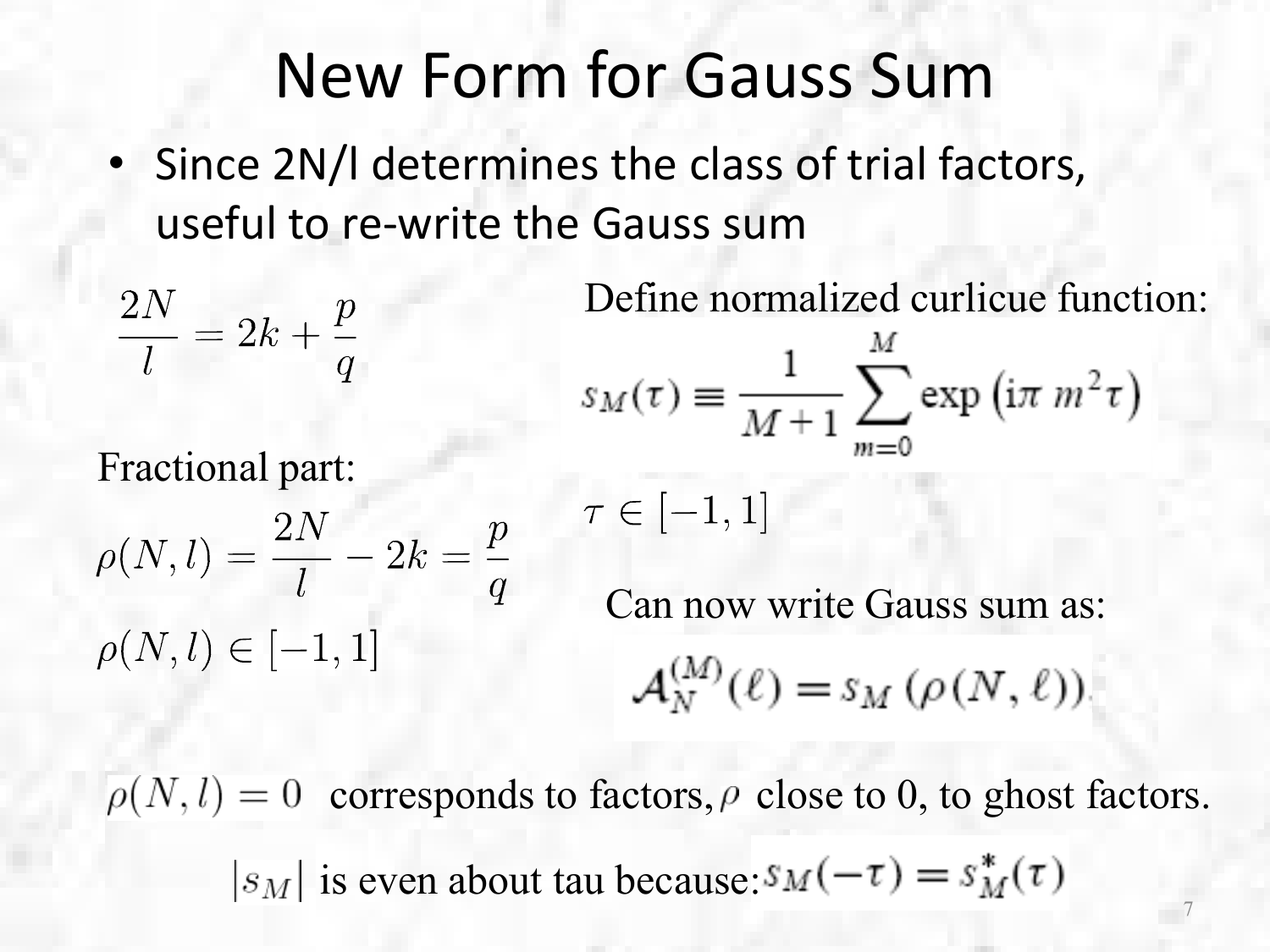

8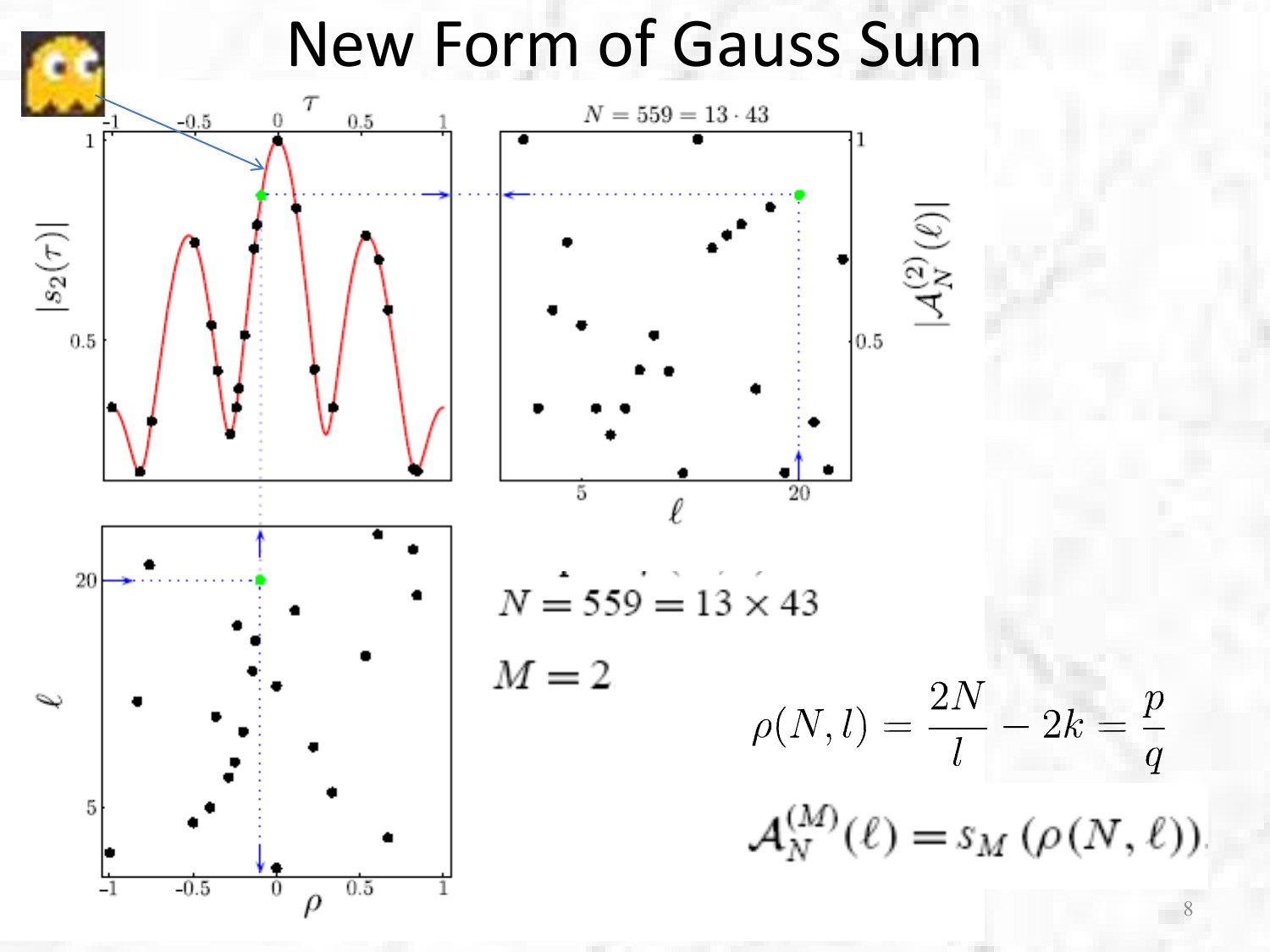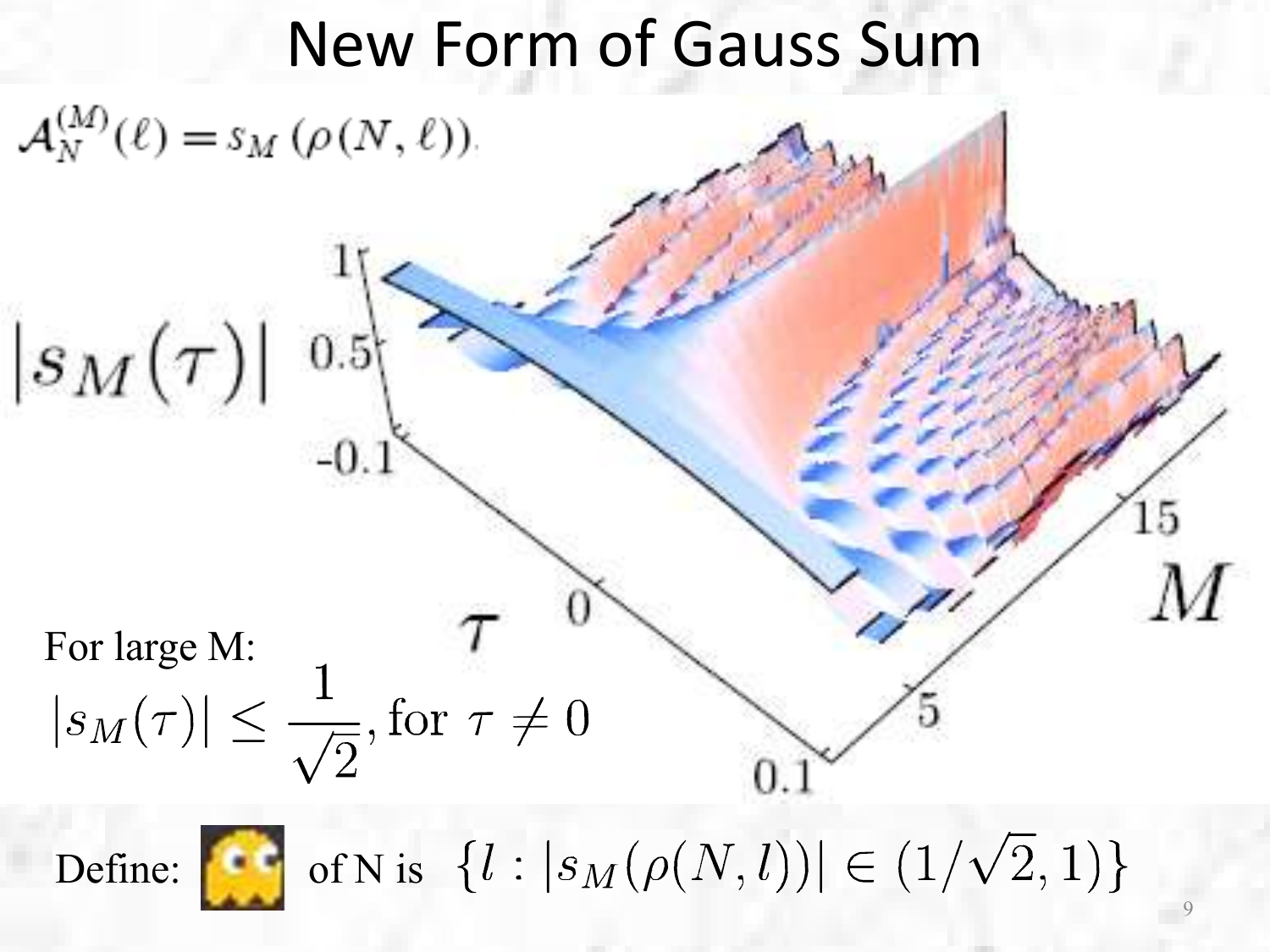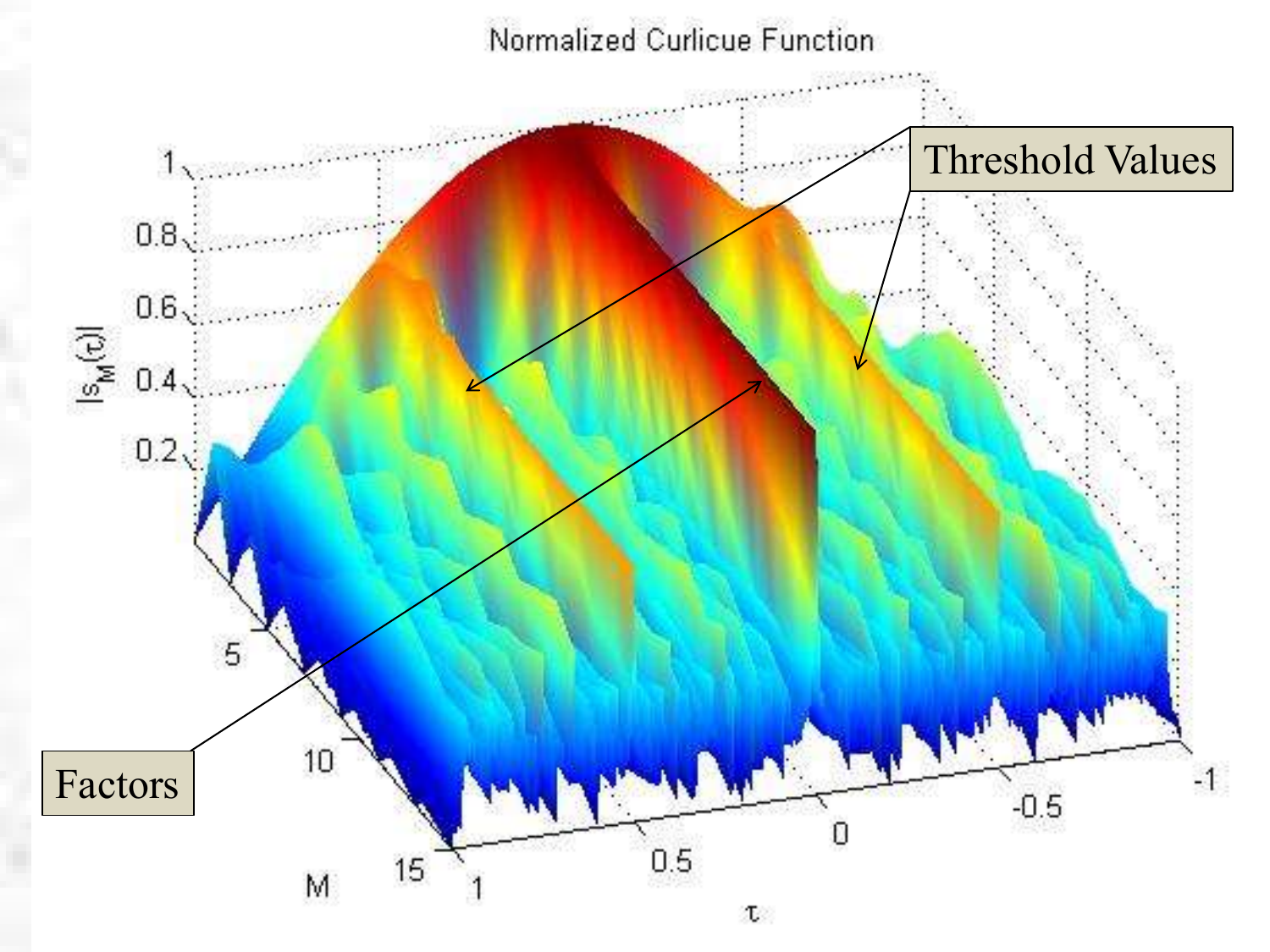#### Truncation Parameter

- Need to determine truncation parameter  $M_0$  that will suppress all ghost factors below threshold
- Since ghost factors occur for very small values of  $\tau$ we can replace summation with an approximate integral Note

Substitute:  
\n
$$
u = \sqrt{2\tau}m
$$
\n
$$
u = \sqrt{2\tau}dm
$$
\n
$$
u = \sqrt{2\tau}dm
$$
\n
$$
u = \sqrt{2\tau}dm
$$
\n
$$
u = \sqrt{2\tau}dm
$$
\n
$$
u = \sqrt{2\tau}dm
$$
\n
$$
u = \sqrt{2\tau}dm
$$
\n
$$
u = \sqrt{2\tau}dm
$$

Fresnel integral: 
$$
F(x) = \int du \exp\left(i\frac{\pi}{2}u^2\right)
$$

 $\chi$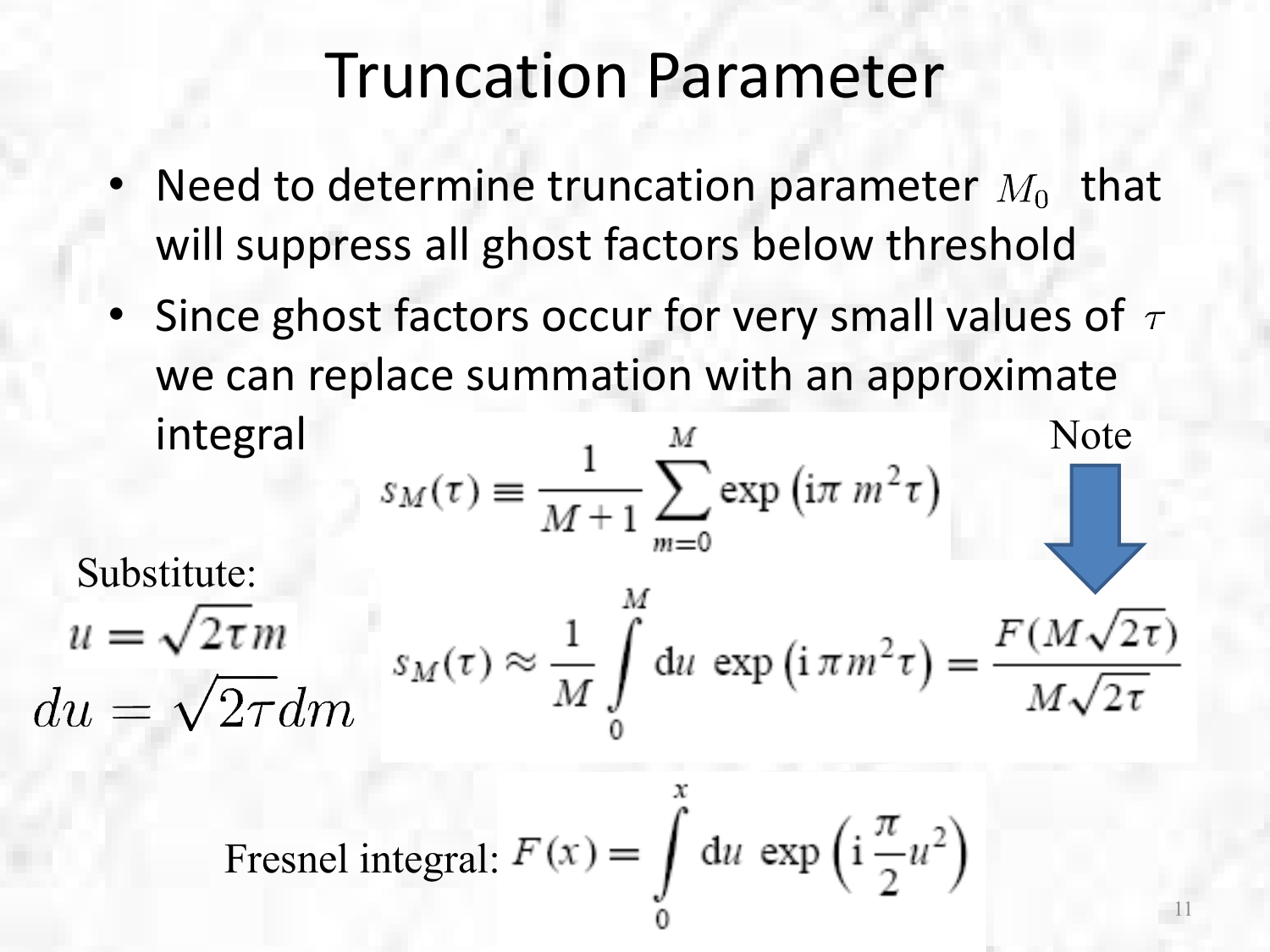#### Truncation Parameter

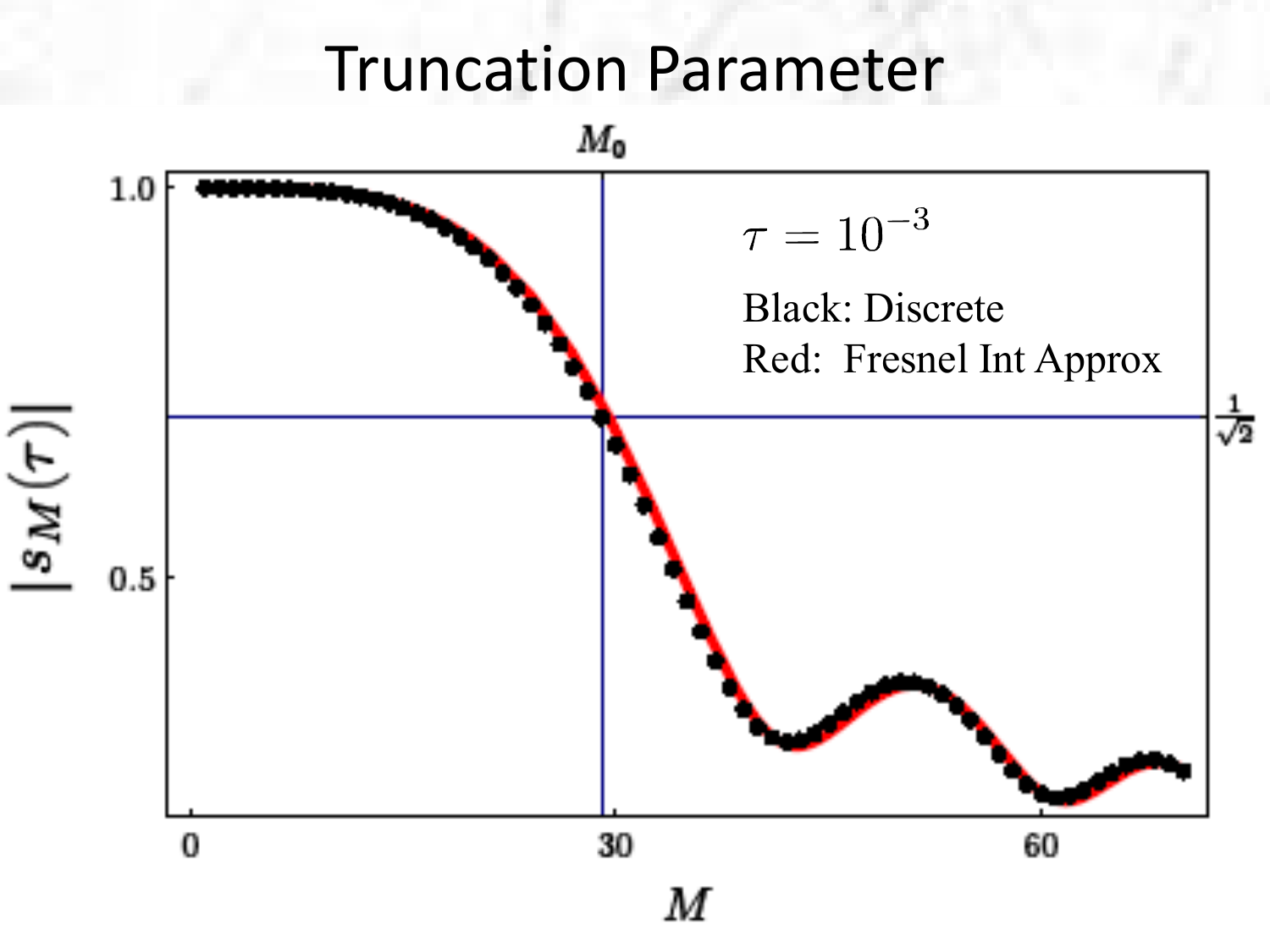#### Truncation Parameter

$$
\alpha(\xi) \quad \text{sol of} \quad \frac{|F(\alpha)|}{\alpha} = \xi.
$$
\n
$$
\alpha(\xi) = M_0 \sqrt{2\tau}.
$$
\n
$$
\alpha(\xi) = M_0 \sqrt{2\tau}.
$$
\n
$$
\alpha(\xi) = M_0 \sqrt{2\tau}.
$$
\n
$$
\alpha(\xi) = M_0 \sqrt{2\tau}.
$$

 $\ell$  is varied within the interval [1,  $\sqrt{N}$ ]

$$
\rho(N,l)=\frac{2N}{l}-2k=\frac{p}{q}
$$

Minimum value at largest l:

$$
\rho_{\min}(N) \sim \frac{2}{\sqrt{N}}
$$

$$
M_0 \approx \frac{\alpha(\xi)}{\sqrt{2\rho_{\min}(N)}} \approx \frac{\alpha(\xi)}{2} \sqrt[4]{N}
$$

Natural threshold:  $\xi = 1/\sqrt{2}$  $\alpha(\xi) \approx 1.318$  (numeric)  $M_0 \approx 0.659 \sqrt[4]{N}$ 

Scaling unchanged by threshold value – only pre-factor changes!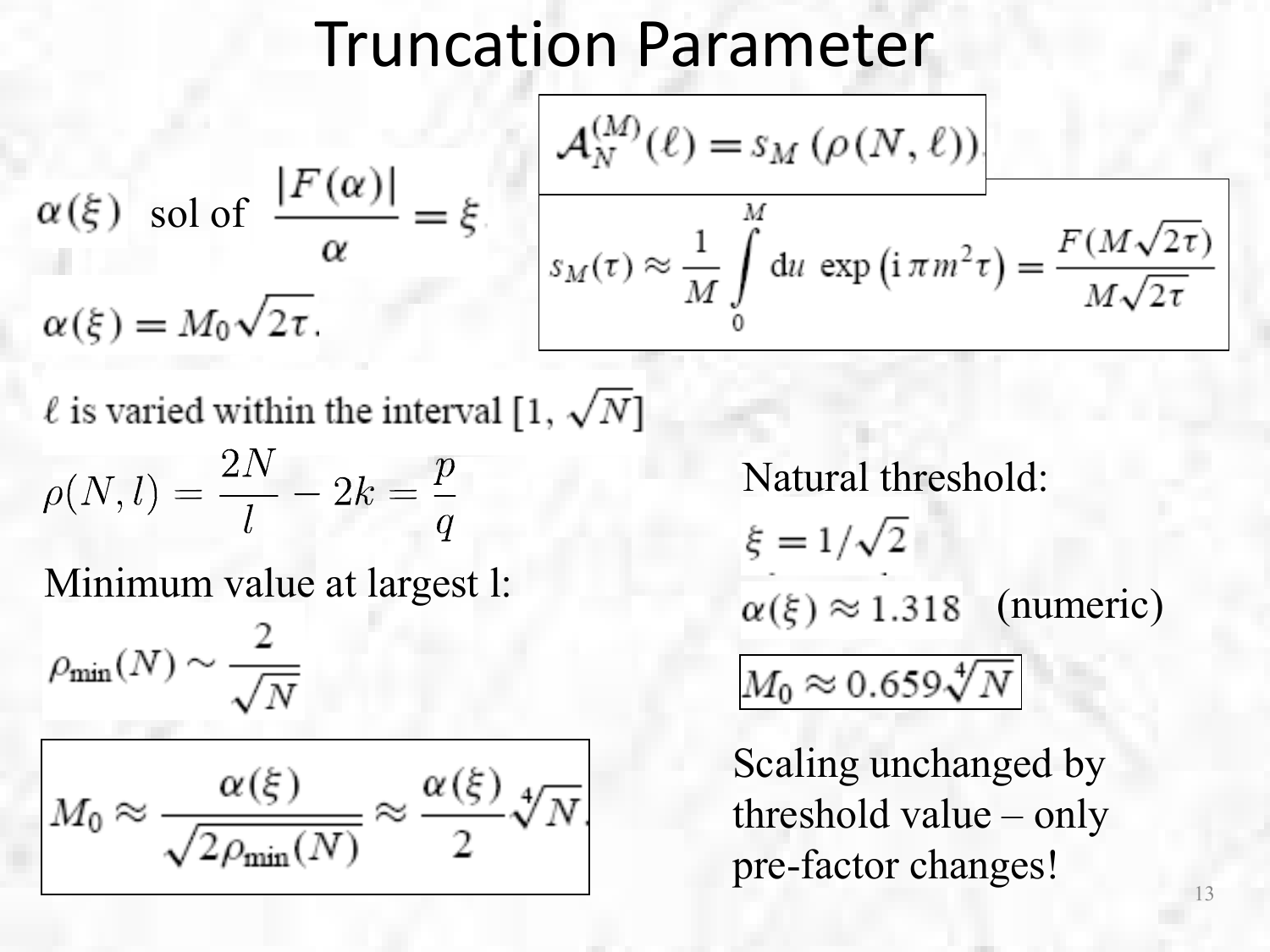- Have found *sufficient* condition to suppress ghosts
- Now, want to find *necessary* condition

Ghost factor counting function:

$$
g(N, M) \equiv # \left\{ \ell = 1, \ldots, \lfloor \sqrt{N} \rfloor \text{with } \frac{1}{\sqrt{2}} < |\mathcal{A}_N^{(M)}(\ell)| < 1 \right\}
$$

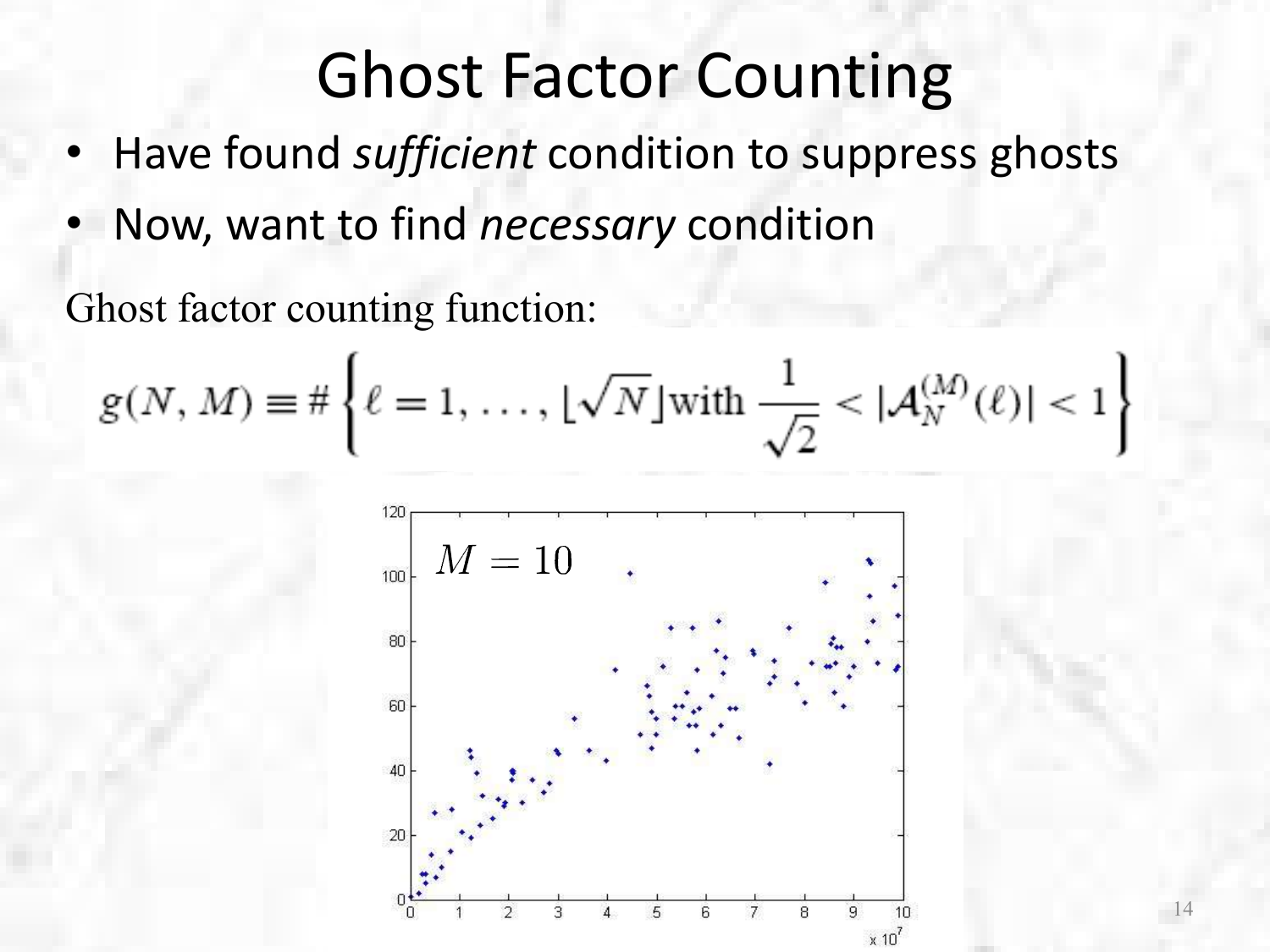Ghost factors occur in region of s:  $[-\tau_0, \tau_0]$ From Fresnel:  $\alpha(\xi) = M_0 \sqrt{2\tau}$ .  $\implies \tau_0 = \tau_0(M) \approx \frac{\alpha^2}{2M^2}$ 

Total width of s with values larger than  $1/\sqrt{2}$ :  $2\tau_0 \approx \frac{\alpha^2}{M^2}$ 

Now want to relate g(N.M) to width via distribution of  $\tau$  for a given N

2 Cases: Uniform Distribution Non-uniform Distribution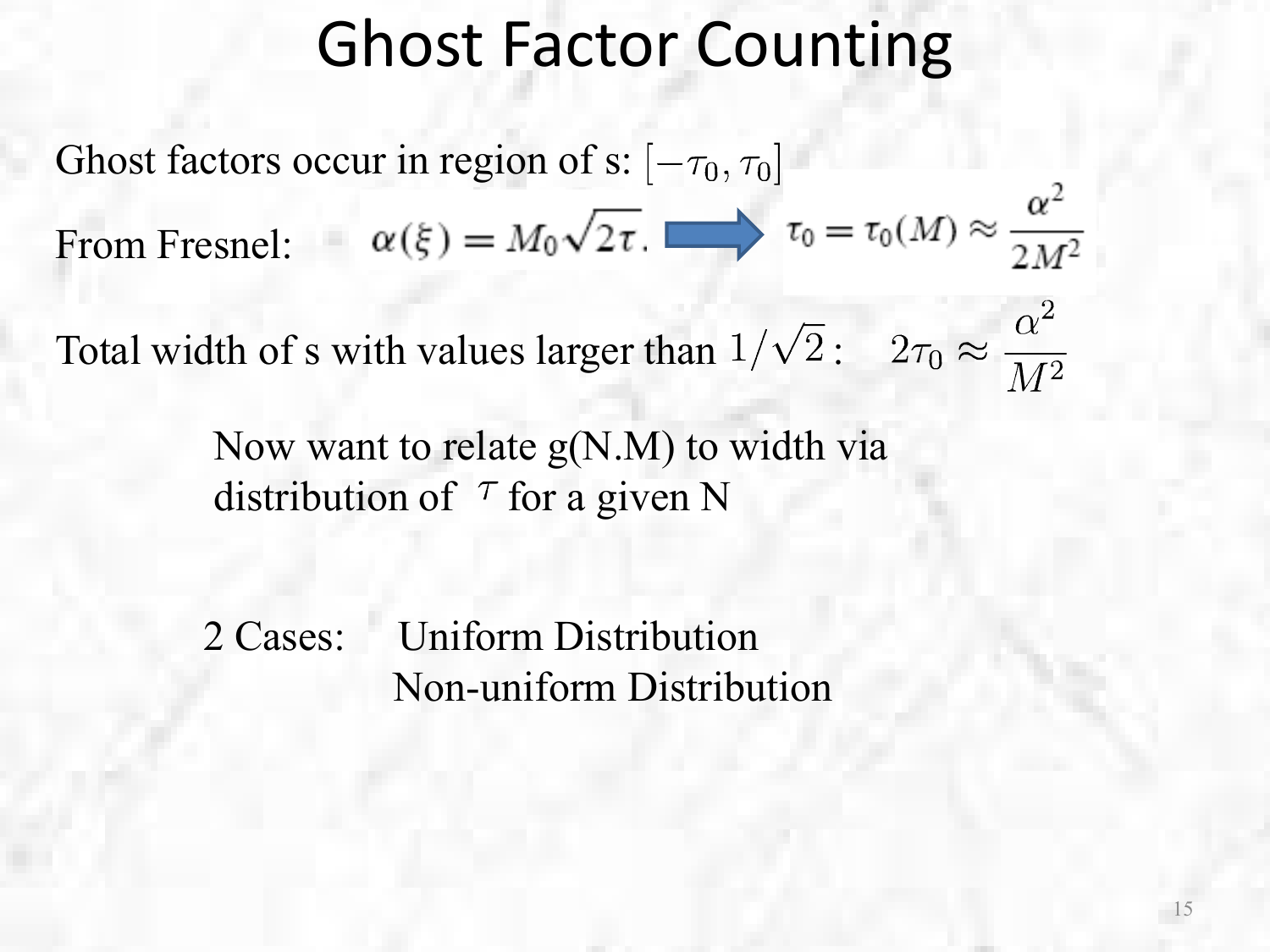#### Uniform Distribution

Remember:  $\tau \in [-1, 1]$ 

So # of ghosts directly proportional to width:

 $g(N, \ln N) \approx \frac{1}{2} \left(\frac{\alpha}{\ln N}\right)^2 \sqrt{N}$ 

$$
\frac{g(N,M)}{\sqrt{N}} \approx \frac{2\tau_0}{2}.
$$

$$
\tau_0 = \tau_0(M) \approx \frac{\alpha^2}{2M^2} \longrightarrow g(N, M) \approx \frac{1}{2} \left(\frac{\alpha}{M}\right)^2 \sqrt{N}.
$$
  
Inverse  
example: M = ln N: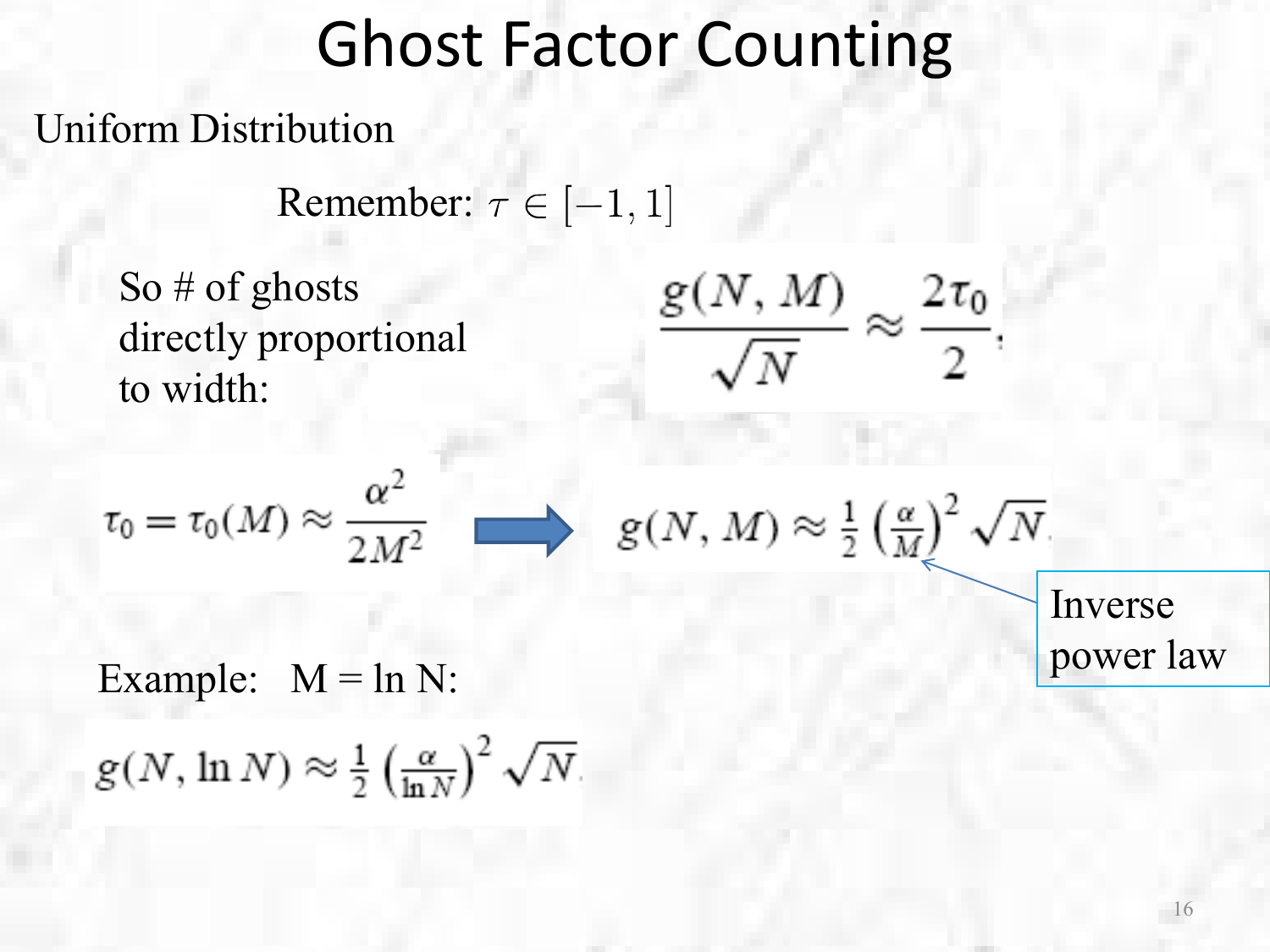

10,000 random numbers from  $[1, 2x10^{10}]$ 

 $M = \ln N$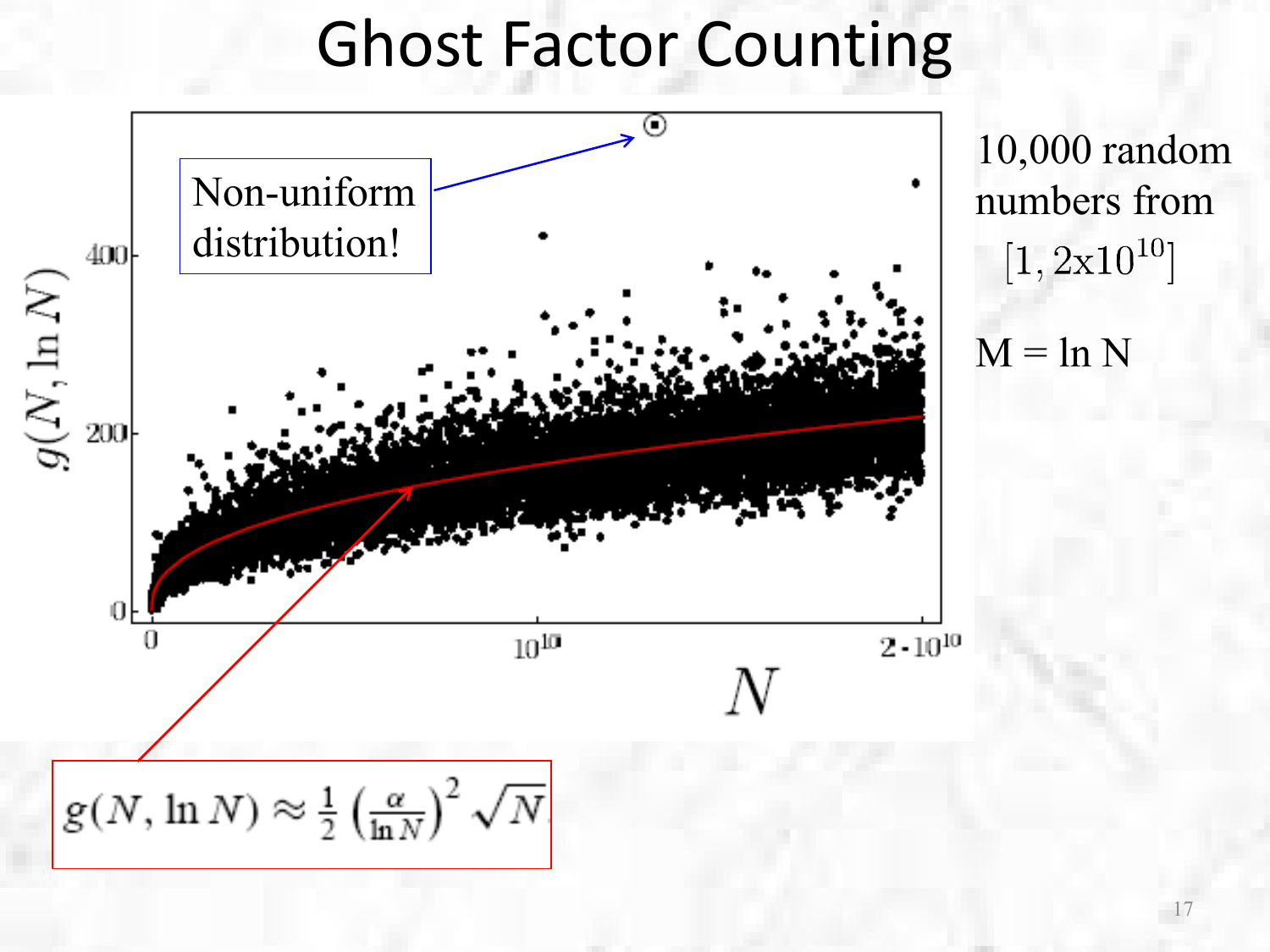Non-uniform Distribution

Happens when N has few divisors, but nearby number N+k has many.  $|k| << N$ 

Example: $N = 13064029441 = 21647 \times 603503$ 

$$
N' = N - 1 = 2^8 \times 3 \times 5 \times 11 \times 17 \times 23 \times 113
$$

Let us consider  $\ell'$  which is a divisor of  $N' = N + k$  but not of N.

$$
\rho(N,l)=\frac{2N}{l}-2k=\frac{p}{q}
$$

$$
\text{if } \ell' > 2k \implies \rho(N, l') = \left[\frac{2N'}{l'} - 2k\right] - \frac{2k}{l'} = -\frac{2k}{l'}
$$
\n
$$
N \equiv N' + k
$$

18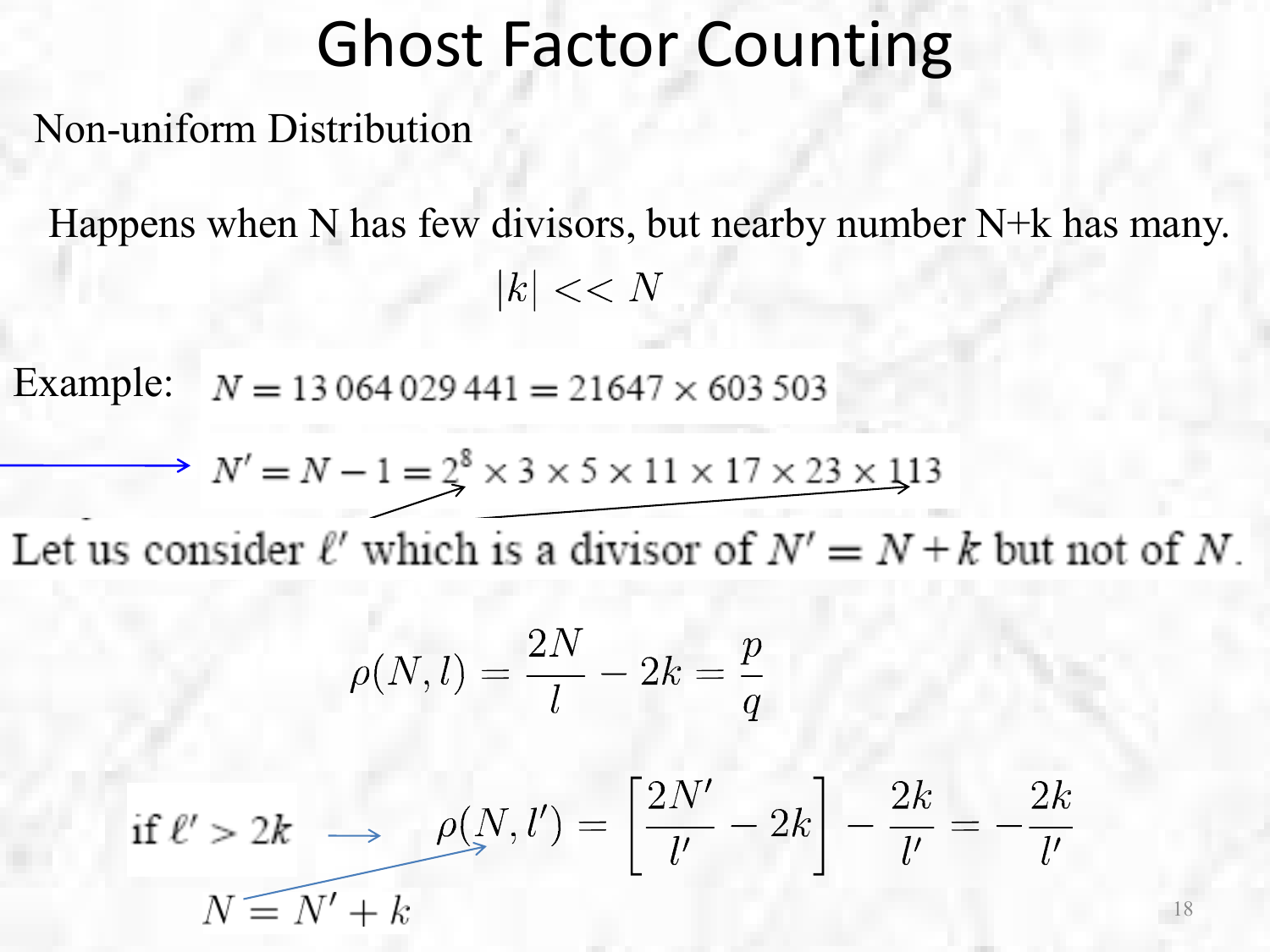Non-uniform Distribution

l' data points (factors of N') in interference pattern of N follow curve:

$$
\gamma_k^{(M)}(l) \equiv \left| s_M\left(\frac{2k}{\ell}\right) \right|
$$

Tends to 0 for large l', so becomes ghost factor:

$$
\mathcal{A}_N^{(M)}(\ell) = s_M(\rho(N,\ell)).
$$

 $s_M(0) = 1$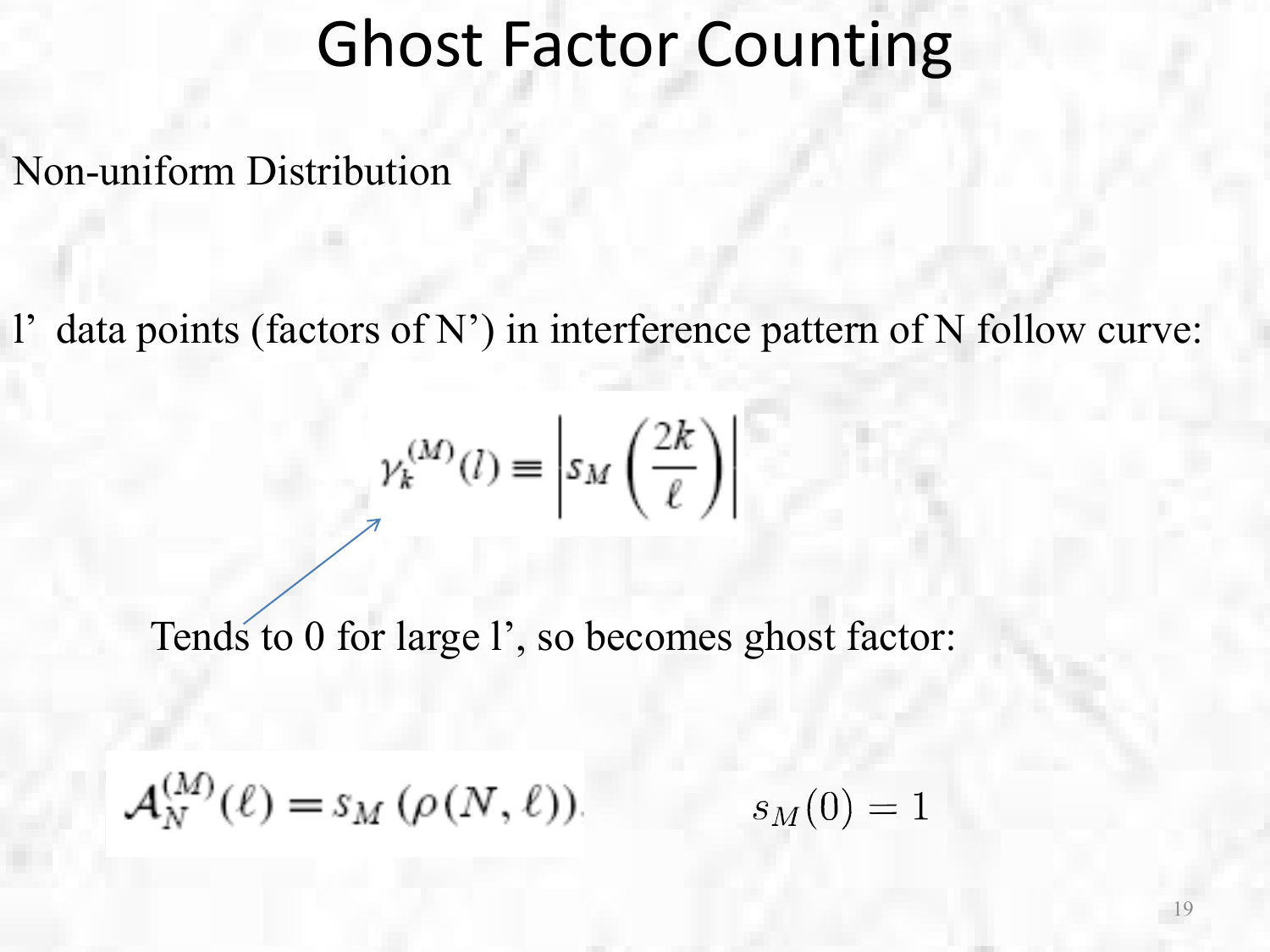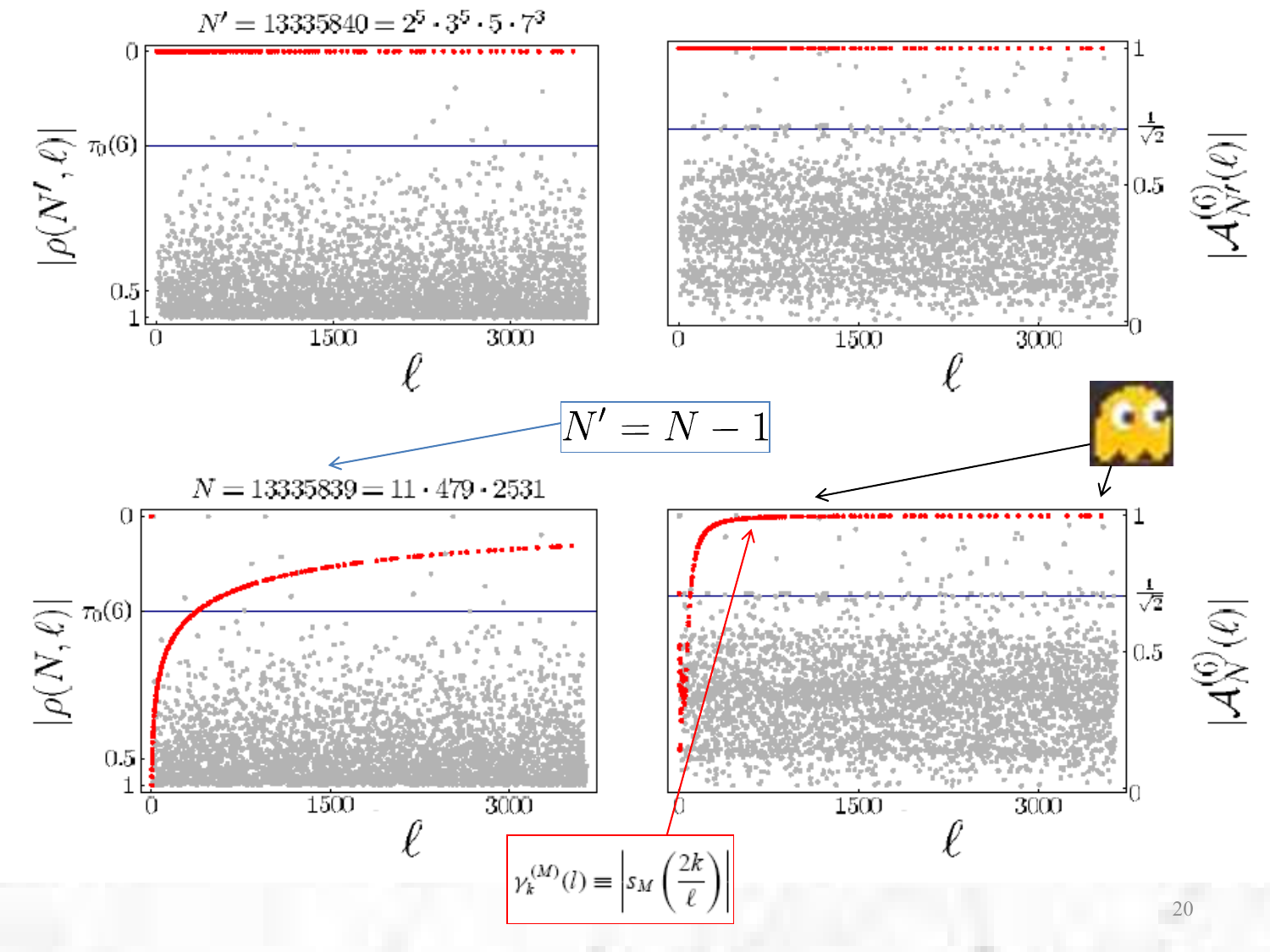## Optimality of 4<sup>th</sup> root Law

Remember for uniform distribution we have:

$$
g(N,M) \approx \frac{1}{2} \left(\frac{\alpha}{M}\right)^2 \sqrt{N}
$$

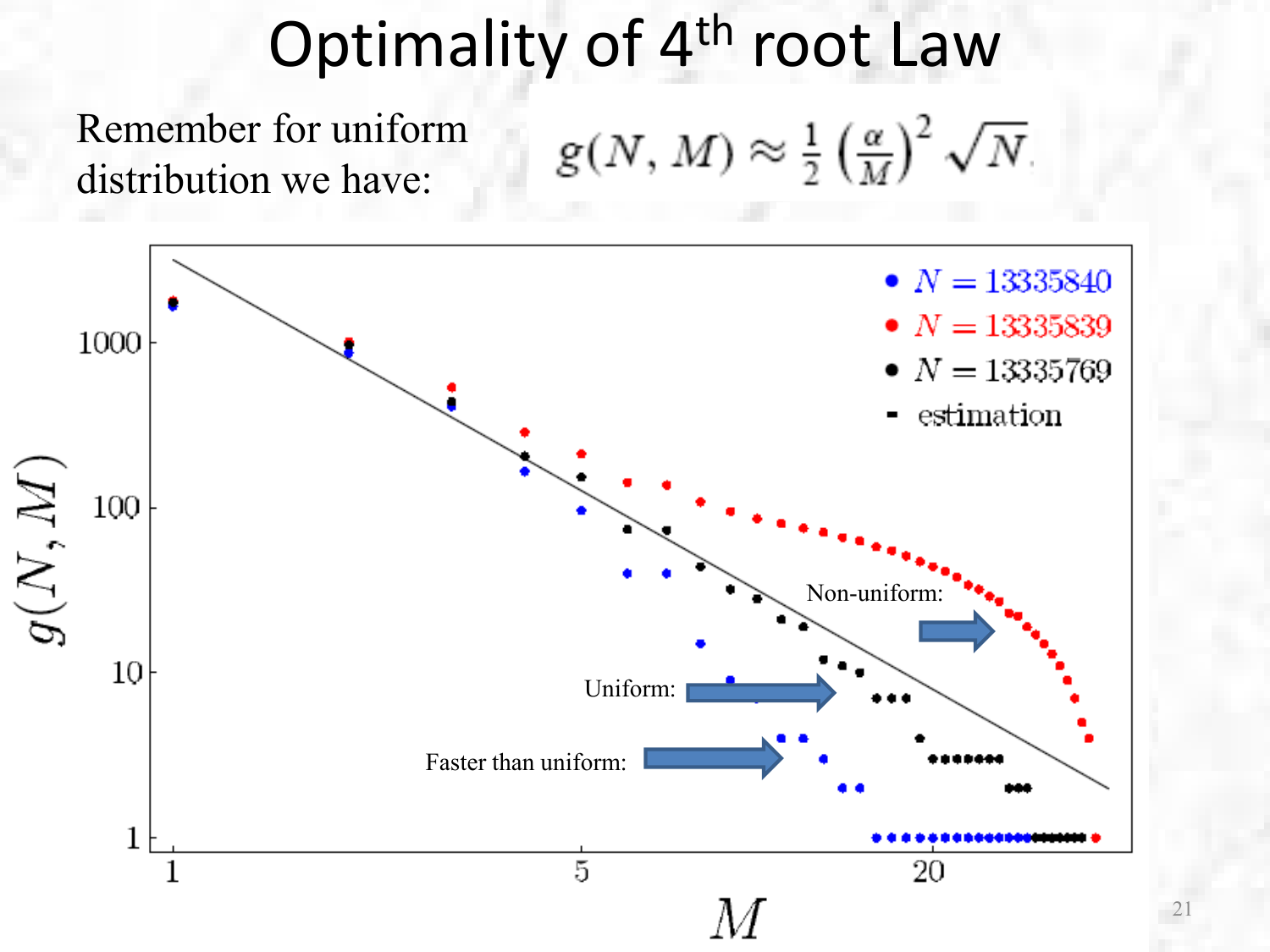## Optimality of 4<sup>th</sup> root Law

Idea! Since g(N.M) decays fast at first, why not allow K ghosts:

$$
g(N,M) \approx \tfrac{1}{2} \left(\tfrac{\alpha}{M}\right)^2 \sqrt{N} = K
$$

$$
M_K \approx \frac{\alpha}{\sqrt{2K}} \sqrt[4]{N}
$$

Only used uniform distribution, non-uniform cases, Mk may even be larger!

Compare with: 
$$
M_0 \approx \frac{\alpha(\xi)}{\sqrt{2\rho_{\min}(N)}} \approx \frac{\alpha(\xi)}{2} \sqrt[4]{N}
$$
.

So, even if we tolerate K ghosts, we cannot do better then a  $\sqrt[4]{N}$  scaling for required M So, 4<sup>th</sup> root scaling is both sufficient and necessary!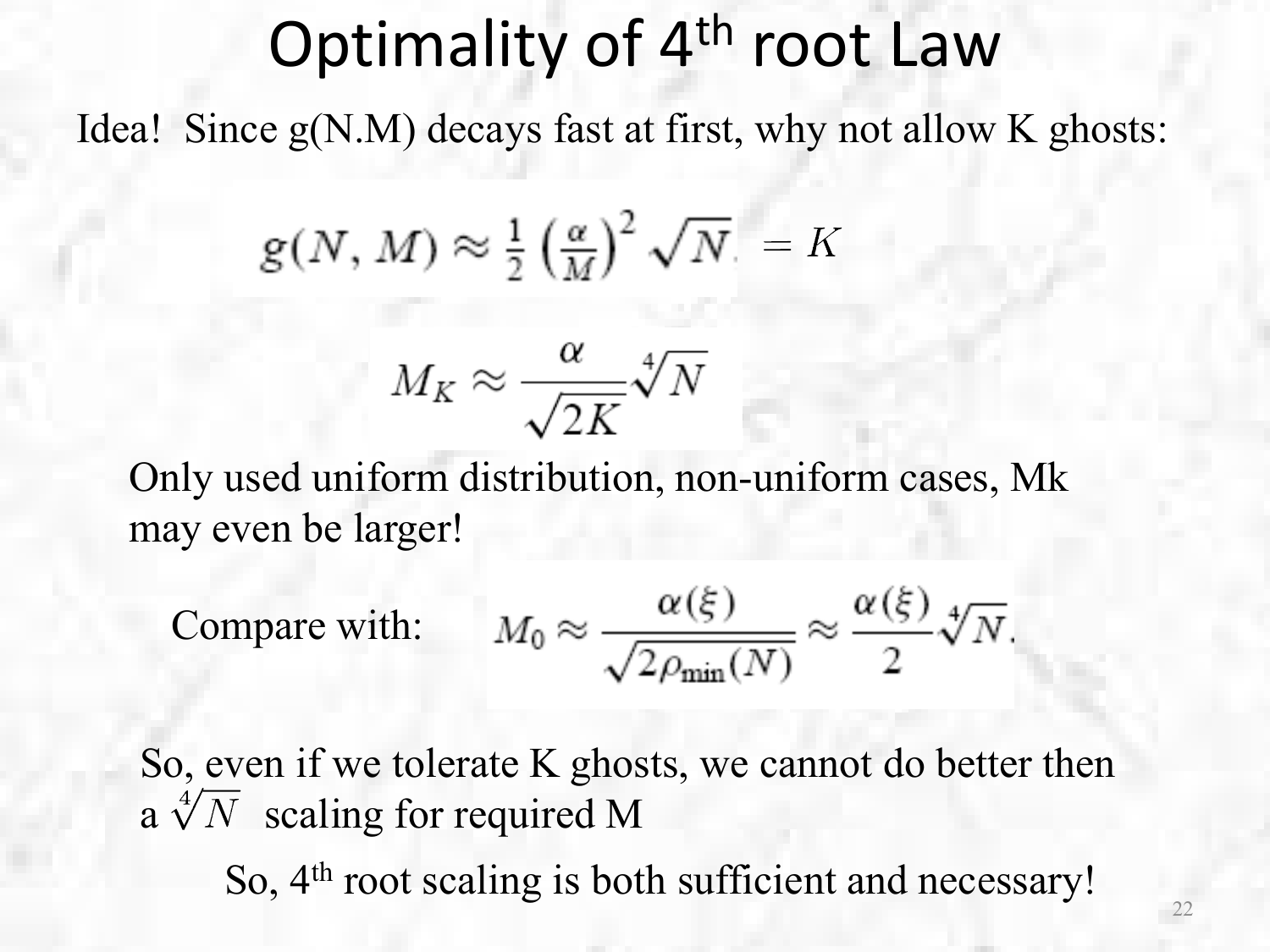## Results



To eliminate all ghost factors for ANY N, need:

 $M_0 \sim \sqrt[4]{N}$ 

Number of terms to sum:

$$
\sum_{\ell=1}^{\sqrt{N}} M = M\sqrt{N} \sim N^{3/4}
$$

Full Gauss sum requires  $\sim N$  terms, so we save a bit

[For some N, need less M … what percentages?]

Are ghost factors really that bad?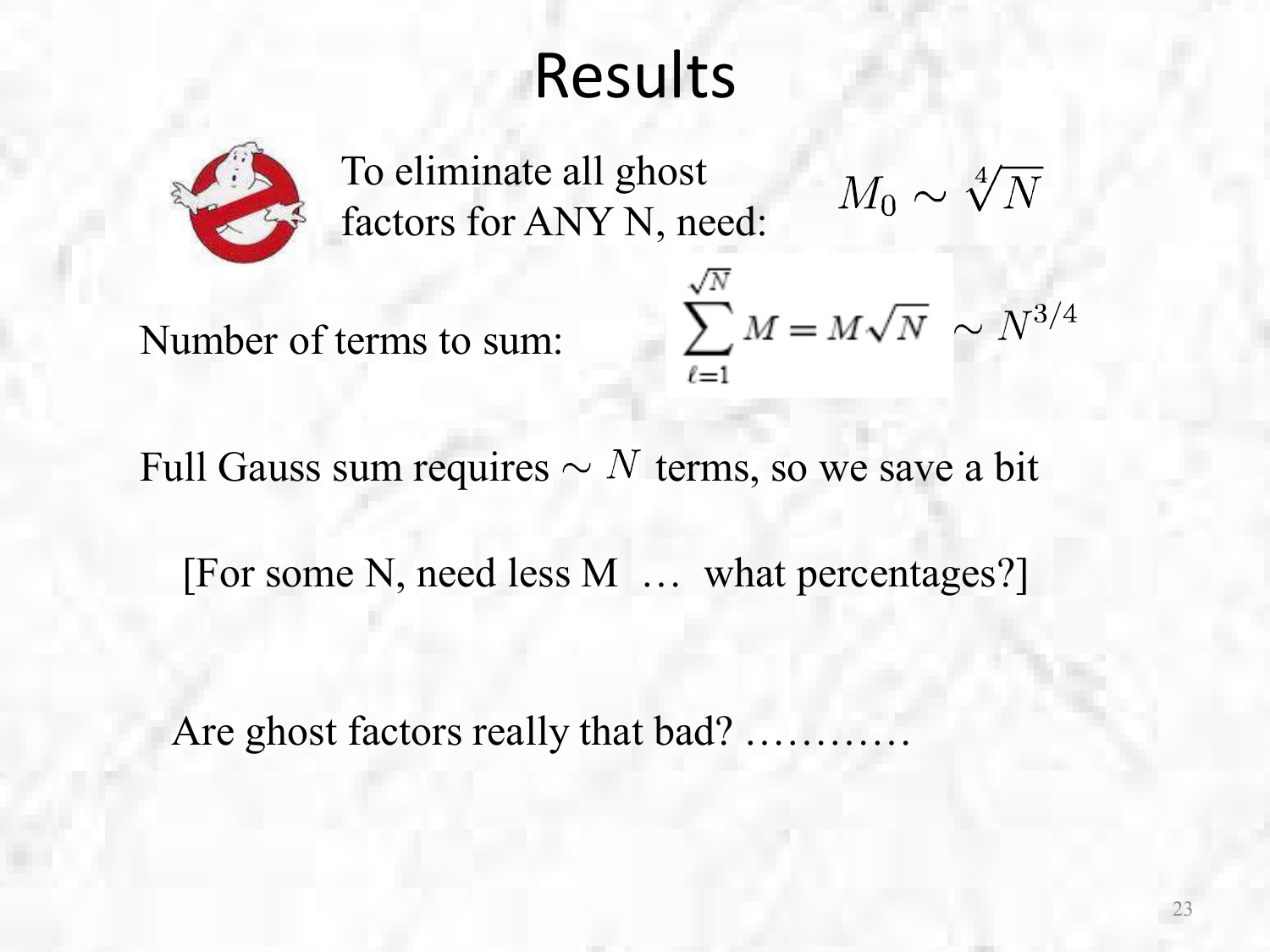### R[esults:](http://images.google.com/imgres?imgurl=http://i-love-cartoons.com/snags/clipart/Casper-Friendly-Ghost/Casper-Friendly-Ghost-3.jpg&imgrefurl=http://i-love-cartoons.com/snags/clipart/Casper-Friendly-Ghost-clipart.php&usg=__nlOdy0cvTim10QtkYUyPB0ppTLA=&h=313&w=344&sz=33&hl=en&start=6&sig2=3y2CYW-LnlwnLPodcZBrpQ&tbnid=UGEtxEGwVEtpXM:&tbnh=109&tbnw=120&prev=/images%3Fq%3Dcasper%26gbv%3D2%26hl%3Den&ei=9HTBSZvfHZKMsQOqxf3qBg) Friendly Ghost Factors



We now know that ghost factors are actually real factors of a nearby number  $N + k$ 

May be possible to exploit this fact to factor numbers more efficiently  $l'$  of  $N \pm k$  are on the curve  $\gamma_k^{(M)}(l)$ 



M=17 not good to suppress ghosts, but we can fit them to curves of factors of different N-primes

24 Can possibly come up with new scheme taking advantage of this…(?)